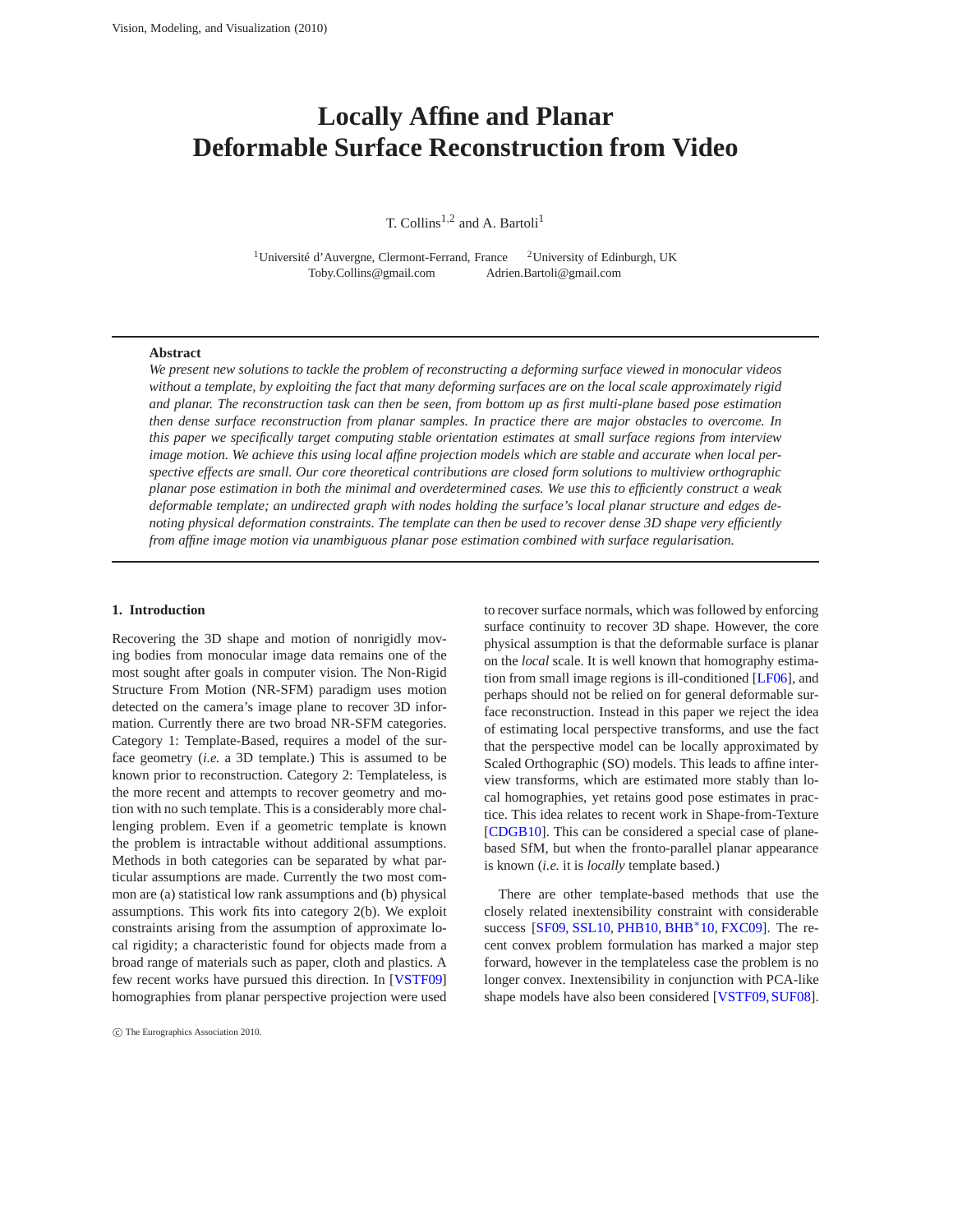*T. Collins & A. Bartoli / Locally Affine and Planar Deformable Surface Reconstruction*

<span id="page-1-1"></span>

<span id="page-1-0"></span>**Figure 1:** *Proposed NR-SFM Pipeline*

Very recently there has been some work in templateless inextensible surface reconstruction. In [\[WF06\]](#page-7-8) fronto-parallel views of a surface's texture were recovered from orthographic views, and the resulting ambiguities then largely eliminated with the shading cue and global perspective. In complex illumination settings shading may be difficult to work with however. In this work we seek disambiguation using geometric and temporal constraints alone. Furthermore, frontoparallel planar views were computed based on [\[LF06\]](#page-7-1), which uses exhaustive search. In [\[FXC09\]](#page-7-6) inextensible surfaces are reconstructed from point correspondences using a novel factorisation-based approach. This appears promising, but required dense correspondences (such that the euclidean approximation to geodesic distances is reasonable), no mismatches, and the surface to be globally developable. At the time of submission we have become aware of concurrent work by Taylor *et al.* [\[TJK10\]](#page-7-9). Their's is similar in treating the reconstruction first as orthographic planar pose estimation. While their method of projected-length equations provides a closed form solution to planar structure from point samples, they then estimate planar pose with a second stage using nonlinear iterative least squares. For surfaces with many planes this may be time consuming, and may find only local minima corresponding to spurious solutions. Furthermore, their method requires 4 or more views for pose estimation. By contrast we present a method for closed form *structure and pose*. This covers the minimal case of 3 views. We believe this is the first method in existence to achieve this. Technically, [\[TJK10\]](#page-7-9) differs by reconstructions based on a contiguous triangulation of feature points, and may suffer from noise and drop-off. Ours is based on clusters of

freeform planar regions, and consequently may offer better stability and robustness.

The overarching pipeline we take from image sequences to reconstructed deforming 3D surfaces is illustrated in Fig. [1,](#page-1-0) and is broken into two broad phases. The first is template construction: modelling the surface's topology, local planar structure and appearance from interview image motion. The second is 3D shape estimation: exploiting the template to reconstruct shape in each view. Fully automatic template construction is certainly the harder process. The focus of this paper is not on topology estimation. Here we assume the surface is of disc topology and an unoccluded view is present in at least one reference frame. This is manually selected by a user with a corresponding Region of Interest (ROI).

The template building process is as follows. In stage 1 the reference frame and ROI is selected by the user. In stage 2, piecewise affine motion is estimated within the ROI over the image sequence. We derive this from point tracks, and assign these to spatially localised clusters. Each cluster collectively move according to the same affine motion. This is automatic, and provides (i) clusters robust to outlier tracks and (ii) it reveals the extent of the surface's local planarity. The problem is posed as a MRF-based segmentation, however we do not consider this a key contribution and defer exact details to the supplementary material. In stage 3, the deformable template is constructed from the clusters. The template is an undirected graph  $T = (V, E)$ , where each planar cluster defines a node  $v_i \in V$ . The template is used primarily to counter the problem that planar pose estimation from affine motion is inherently ambiguous: we have a 2-fold ambiguity per-plane due to Necker reversal. We associate with each node a binary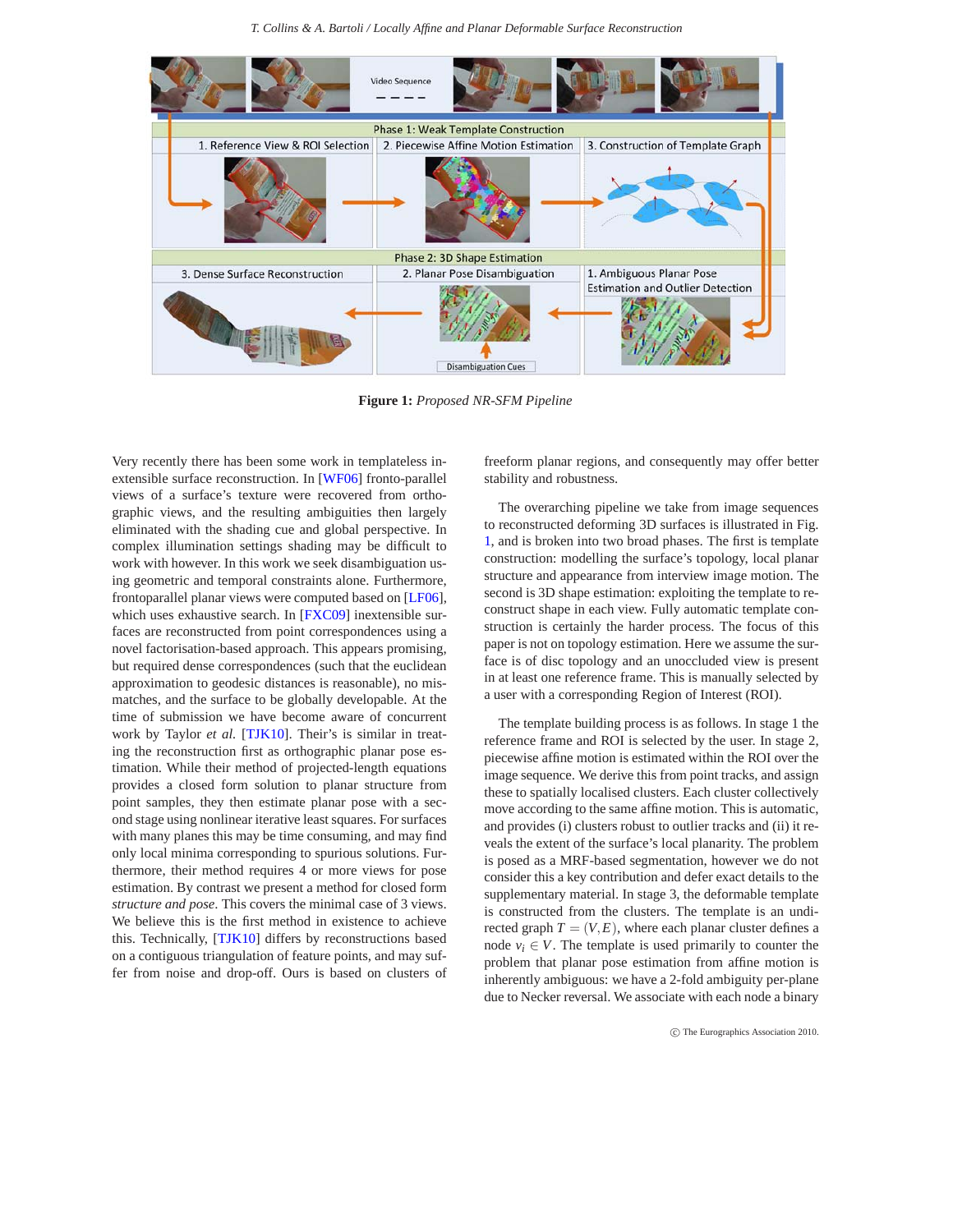<span id="page-2-3"></span>Necker state, and the graph's edges *E* correspond to physical constraints acting between the nodes which serve to resolve the ambiguities. We call this a weak template, since it does not correspond to a complete 3D surface template, but rather a locally-planar abstraction.

The planar structure of each node is estimated from its affine motion and an inversion of the planar projection process. In [§3.1](#page-2-0) we provide the theory for SO projection models which extends the theory given in [\[CDGB10\]](#page-7-2) to the multi-view templateless setting. Affine motion of a plane under SO-projection holds its euclidean structure up to a 3-parameter 2D affine group, and recovering pose in all views becomes a problem of finding the euclidean upgrade. In [§3.2](#page-3-0) we provide our closed-form solutions to the minimal and overdetermined cases for single scale orthographic projection. We call this Orthographic Affine Decomposition (OAD). Our solutions are absent in the literature and has applicability beyond NR-SFM. In [§3.3](#page-4-0) we provide empirical results supporting OAD.

In [§4](#page-4-1) we present our 3D shape estimation process using the weak template. This is also divided into 3 stages. In Stage 1, ambiguous planar poses are estimated for each template node, using a closed form solution. Outliers can be detected based on a local consensus using neighbouring nodes. In Stage 2 ([§4.1–](#page-4-2)[4.2\)](#page-5-0), planar poses are disambiguated using the weak template's edge constraints, derived from a model of local surface bending. In non-degenerate surface configurations this can only reduce the template's ambiguity to a global 2-fold. With also the assumption of temporal smoothness combined with one unambiguous frame, we can arrive at a unique solution across the video  $(\frac{84.3}{1.5})$ . In stage 3 ([§4.4\)](#page-6-1), the unambiguous normals are used to recover a dense reconstruction, posed as a regularised system using a sparse normal field. In [§4.5](#page-6-2) we present results of our method using real image sequences, which is followed in [§5](#page-6-3) with concluding remarks, current limitations and future work.

# <span id="page-2-2"></span>**2. Background: Template-Based Planar Pose Recovery with SO Cameras**

We now review the theory of Scaled Orthographic planar pose estimation given affine motion between two projected views. Here the plane's orientation in the first view is known and normal aligned along the camera's *z* axis. We call this template-based pose recovery, since the euclidean structure of the plane in the first view is known. Suppose we are imaging a 3D surface  $S$  with a perspective camera with central projection matrix given by  $P = diag(f, f, 1)[I_{3 \times 3} | O_3]$ . We treat as unknown the focal length *f* and other projection parameters (principle point and skew) assumed known and their effects undone. While the model is globally perspective, the projection of small image regions can be well approximated by local affine models. A first order approximation to perspective projection  $\psi(\mathbf{Pq})$ , where  $\mathbf{q} = [x, y, z, 1]^\top$ is a point in homogeneous 3D coordinates in the camera's

frame and  $\psi((x_1, x_2, x_3)^{\top}) = (x_1/x_3, x_2/x_3, 1)^{\top}$ , is given by the SO model:  $\psi(\mathbf{Pq}) \approx \left[\text{diag}(\alpha, \alpha, 0) \middle| [0, 0, 1]^\top \right] \mathbf{q}.$  $\alpha_i = f/z$  denotes a local isotropic scaling factor. For planar projection, denote the transformation  $\mathbf{r}_t = \begin{bmatrix} \mathbf{R}_t & \mathbf{t}_t \\ \mathbf{0}^\top & 1 \end{bmatrix}$ mapping a planar region defined at  $z = 0$  and centred at the origin into the camera's coordinate system at some time *t*. Let us also define the notation  $\hat{\mathbf{Y}} = [\mathbf{Y}]_{2\times 2}$  to mean taking the top left  $2 \times 2$  submatrix of some matrix  $Y \in \mathbb{R}^{3 \times 3}$ , and  $\mathbf{\hat{v}} = [\mathbf{v}]_{2\times1}$  taking the top 2 × 1 elements of some vector  $\mathbf{v} \in \mathbb{R}^{3 \times 1}$ . The plane-to-image projection  $\mathbf{A}_t$  is given by

$$
\mathbf{A}_t = \left[ \begin{array}{cc} \alpha_t \hat{\mathbf{R}}_t & \alpha_t \hat{\mathbf{t}}_t \\ \mathbf{0}^\top & 1 \end{array} \right] \tag{1}
$$

It was shown in [\[CDGB10\]](#page-7-2) that planar pose can be reconstructed by factoring  $A_t$  to give a solution unique in  $\alpha_t$  and a 2-fold ambiguity in **R***t*. This is of the form:

<span id="page-2-1"></span>
$$
\mathbf{R}_{t} = \alpha_{t}^{-1} \begin{bmatrix} \hat{\mathbf{A}}_{t} & \gamma \begin{bmatrix} g \\ h \end{bmatrix} \ \gamma \begin{bmatrix} \gamma g \\ h \end{bmatrix} \ \gamma \in \{-1, 1\} \tag{2}
$$

with  $n_z = \alpha_t^{-1} \det (\hat{A}_t)$ . The solution is ambiguous up to a reflection about the *z* axis (*i.e.* a Necker reversal) denoted by the binary variable γ which we call the plane's *Necker state*. When γ is known let us define the unambiguous recovery of **R**<sub>*j*</sub> using Eq.[\(2\)](#page-2-1) with the notation **R**<sub>*j*</sub> =  $\left[\hat{\mathbf{A}}_j, \gamma\right]$  $\frac{1}{3\times3}$  $\mathbb{R}^4 \times \{-1,1\} \to \mathbb{S}^3$ . Importantly the decomposition does not depend on the focal length, and so is applicable for uncalibrated perspective and orthographic cameras.

#### **3. Template-Free Planar Pose from SO Views**

We now generalise the theory of  $\S2$  to the multi-view templateless setting and present our closed-form solutions for single-scale orthographic planar pose estimation in the minimal and general  $n \geq 3$ -view cases.

# <span id="page-2-0"></span>**3.1. Multiview Affine Structure**

The transform  $A_{ji}$  between two projected views *i* and *j* of a rigidly moving plane  $P$  under SO projection is given by:

$$
\mathbf{A}_{ji} = \mathbf{A}_i \mathbf{A}_j^{-1} = \begin{bmatrix} \alpha_i \hat{\mathbf{R}}_i & \alpha_i \mathbf{t}_i \\ 0^T & 1 \end{bmatrix} \begin{bmatrix} \alpha_j \hat{\mathbf{R}}_j & \alpha_j \mathbf{t}_j \\ 0^T & 1 \end{bmatrix}^{-1}
$$
(3)

Suppose we have *n* views of  $P$ . Ignoring the translation terms, a  $2n \times 2n$  inter-view measurement matrix **M** can be constructed which factorises according to:

$$
\mathbf{M} = \left[\begin{array}{cccc} \mathbf{I}_2 & \hat{\mathbf{A}}_{21} & \cdots & \hat{\mathbf{A}}_{n1} \\ \hat{\mathbf{A}}_{12} & \mathbf{I}_2 & \cdots & \hat{\mathbf{A}}_{n2} \\ \vdots & \vdots & \ddots & \vdots \\ \hat{\mathbf{A}}_{1n} & \hat{\mathbf{A}}_{2n} & \cdots & \mathbf{I}_2 \end{array}\right] = \left[\begin{array}{c} \alpha_1 \hat{\mathbf{R}}_1 \\ \alpha_2 \hat{\mathbf{R}}_2 \\ \vdots \\ \alpha_n \hat{\mathbf{R}}_n \end{array}\right] \left[\begin{array}{c} \alpha_1^{-1} \hat{\mathbf{R}}_1^{-\top} \\ \alpha_2^{-1} \hat{\mathbf{R}}_2^{-\top} \\ \vdots \\ \alpha_n^{-1} \hat{\mathbf{R}}_n^{-\top} \end{array}\right]^{-\top} + \epsilon
$$

with  $\varepsilon$  denoting measurement noise. Consider the left  $2n \times 2$  $\mathbf{f}_1^{\mathsf{T}} \mathbf{f}_1 \mathbf{f}_2^{\mathsf{T}} \cdots \mathbf{f}_{n}^{\mathsf{T}} \mathbf{f}_n^{\mathsf{T}} = \mathbf{P}, \text{ with } \hat{\mathbf{A}}_t = \alpha_t \hat{\mathbf{R}}_t.$ 

c The Eurographics Association 2010.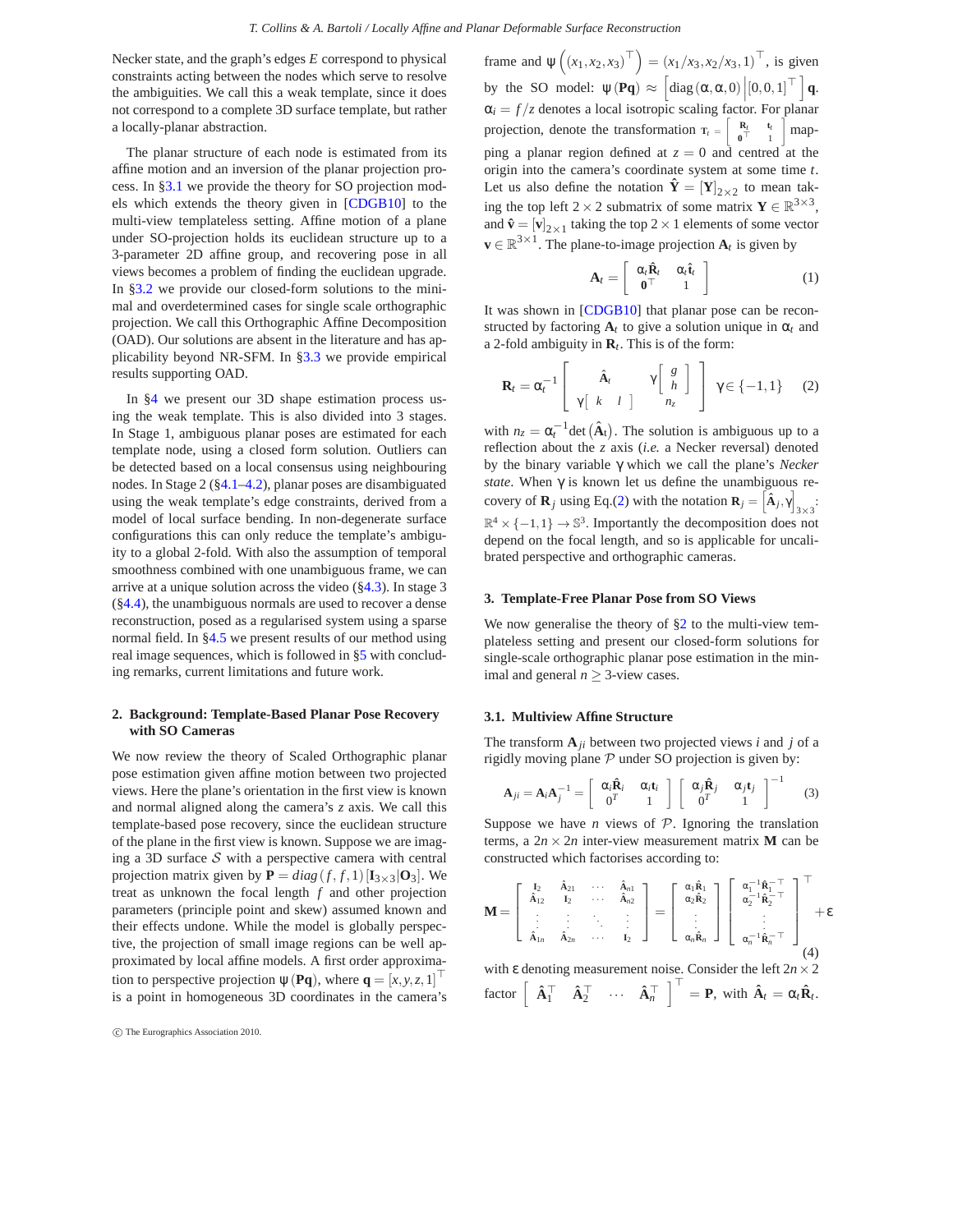<span id="page-3-4"></span>Referring to Eq.[\(2\)](#page-2-1),  $\hat{A}_t$  contains the 3D orientation of  $P$ at view *t* up to a 2-fold ambiguity. In the templateless case the factor **P** is unknown. Suppose however we have an estimate of the left column-block of **M** (acquired for example by tracking from the first view:  $\begin{bmatrix} \mathbf{I}_2 & \mathbf{\hat{A}}_{12}^{\top} & \cdots & \mathbf{\hat{A}}_{1n}^{\top} \end{bmatrix} = \mathbf{B}.$ Consider now as unknown the  $2 \times 2$  plane-to-view projection term for view 1:  $\hat{\mathbf{A}}_1 = \begin{bmatrix} x_a & x_b \\ x_a & x_d \end{bmatrix}$ *x<sup>c</sup> x<sup>d</sup>*  $\Big] = \mathbf{X}$ . Given **X**, **P** is now recoverable from **B** by  $P = BX$ . **X** can therefore be seen as an *upgrading* matrix taking the multiview affine image structure **B** to 3D euclidean geometry held in **P**. The rotation component of **X** denotes an arbitrary rotation on the support plane of  $P$ , and so is uninformative for pose estimation at each view. This can be eliminated by for example clamping  $x_b = 0$ . Thus the matrix **B** contains the multiview pose structure up to a 3-parameter family (2D shear and anisotropic scale) and general 2*<sup>n</sup>* -fold orientation ambiguity. Note that the affine structure was defined in a tracking setting with with respect to the first view, however this is not a requirement. Suppose we have access to the matrix **M** (with possibly missing entries.) **B** can be computed, up to the affine ambiguity, by taking the closest rank-2 decomposition of **M** using for example the SVD. This has the benefit of exploiting all measurement redundancy in **M**.

Under SO approximation, the problem of euclidean pose estimation is that of finding **X** such that the matrix **BX** decomposes with  $\mathbf{B}\mathbf{X} = \begin{bmatrix} \alpha_1 \hat{\mathbf{R}}_1^\top & \alpha_2 \hat{\mathbf{R}}_2^\top \cdots & \alpha_n \hat{\mathbf{R}}_n^\top \end{bmatrix}^\top$ . This is under-constrained given a single plane's affine structure; each  $\alpha_t \hat{\mathbf{R}}_t$  has 4 DOF, thus for an arbitrary **X** we can find such a decomposition.

## <span id="page-3-0"></span>**3.2. Upgrading with Orthographic Affine Decomposition (OAD)**

In the orthographic case we assume  $\alpha_t = \gamma \forall t$ . This is a valid approximation to perspective projection when the relative change in depth of the plane is small when compared to the depth to the camera's centre. The world-to-image scaling is irrecoverable, yet does not affect orientation recovery and may be arbitrarily set to  $\gamma = 1$ . With no measurement noise, **X** and each  $2 \times 2$  sub-block  $\mathbf{B}_t$  of **B** are then related by:

$$
\left[\begin{array}{cc} \mathbf{B}_t \mathbf{X} & \mathbf{a}_t \\ \mathbf{b}_t^T & c_t \end{array}\right] = \mathbf{R}_t \in \mathbb{S}^3
$$

for some  $\mathbf{a}_t, \mathbf{b}_t \in \mathbb{R}^{2 \times 1}$  and scalar  $c_t$ . This implies  $\mathbf{B}_t \mathbf{XX}^\top \mathbf{B}_t^\top + \mathbf{b}_t \mathbf{b}_t^\top = \mathbf{I}_2$ . Rearranging, we have that  $\mathbf{B}_t \mathbf{XX}^\top \mathbf{B}_t^\top - \mathbf{I}_2$  has rank 1  $\forall t$ . This leads to the following quartic constraint on **X**:

<span id="page-3-1"></span>
$$
\det\left(\mathbf{X}\mathbf{X}^{\top} - \mathbf{K}_t\right) = 0\tag{5}
$$

where  $\mathbf{K}_t = \mathbf{B}_t^{-1} \mathbf{B}_t^{-\top}$ . Now, denoting the vector of unknowns as  $\mathbf{x} = [x_a, x_c, x_d]^\top$  (with  $x_b = 0$ ), given *k* views we have *k* constraints from Eq.[\(5\)](#page-3-1), confirming 3 non-degenerate

views are needed for a finite set of solutions [\[HL89,](#page-7-10) [LF06\]](#page-7-1). Solving Eq.[\(5\)](#page-3-1) for **x** leads to a  $4<sup>th</sup>$  order system of 16 monomials, and can easily be solve with Gröbner bases [\[BJÅ09\]](#page-7-11). With an estimated solution  $\tilde{\mathbf{X}}$ , the planar pose in each view is then recovered by factorising each  $2 \times 2$  sub-block of  $\overrightarrow{BX}$  using Eq.[\(2\)](#page-2-1), resulting in the 2-fold solution at each view. The compactness of OAD comes directly from our decoupling the euclidean upgrading problem with ambiguous pose generation, which can done independently for each view after the upgrade. In our extensive experiments comprising many thousands of runs, the number of real solutions are found to be between 0 and 2. In the noise free case the correct solution is always given. With noise, it is possible for no real solution to exist; in this case the affine motion has no exact physical interpretation.

Our method can be taken a step further. Given  $n \geq 3$  views with noisy measurements we can satisfy Eq.[\(5\)](#page-3-1) in the leastsquares sense by solving for **x** such that:

<span id="page-3-2"></span>
$$
\frac{d}{d\mathbf{x}}\sum_{t=1}^{n}\left(\det\left(\mathbf{X}\mathbf{X}^{\top}-\mathbf{K}_{t}\right)\right)^{2}=0
$$
\n(6)

However solving Eq.[\(6\)](#page-3-2) leads to a 3-equation  $7<sup>th</sup>$  order polynomial system in **x**. A practical way we can reduce the order is to replace  $\mathbf{X} \mathbf{X}^{\top}$  by the Positive Definite (PD) matrix  $\mathbf{W} = \begin{bmatrix} w_1 & w_2 \\ w & w_1 \end{bmatrix}$ *w*<sup>2</sup> *w*<sup>3</sup>  $\mathbf{X} = \mathbf{X} \mathbf{X}^\top$  and solve for  $\mathbf{w} = (w_1, w_2, w_3)$ . By relaxing the PD condition on **W** we are left with a 3*rd* order polynomial of 16 monomials. This we again solve efficiently with Gröbner bases.  $\tilde{\mathbf{X}}$  may then be recovered from  $\tilde{W}$  via Cholesky decomposition and  $\tilde{B} \tilde{X}$  can be block factorised as before. In the event that  $\tilde{W}$  is non-PD we currently use the closest least squares PD approximation to  $\tilde{W}$ . For  $n > 3$  views we have found multiple solutions may be resolved in general by taking the single best solution  $\tilde{W}$  as the one with smallest error (either algebraic from Eq.[\(5\)](#page-3-1) or reprojection error - see Eq.[\(7\)](#page-3-3)). Importantly because the number of equations and number of unknowns (*i.e.* 3) do not increase with additional views OAD is practical *for any reasonably large n*.

Because OAD minimises an algebraic cost term (and is therefore suboptimal in the maximum likelihood sense), pose estimates may be optionally refined via Orthographic Planar Projection Bundle Adjustment (OPP-BA.) If the affine motion has been estimated from point tracks, generated by  $p > 3$  point samples located on the support plane at unknown positions  $\{u^1, u^2, \ldots, u^p\}$ , these can be estimated, together with planar poses  $\{R_t, \hat{t}_t\}$  optimally from a set of image correspondences  $\{v_t^i\}$ . Assuming these have been corrupted by IID gaussian noise this is achieved by minimising the reprojection error:

<span id="page-3-3"></span>
$$
E_{OPP}\left(\mathbf{R}_t, \hat{\mathbf{t}}_t, \mathbf{u}^i; \mathbf{v}_t^i\right) = \sum_{t=1}^n \sum_{i=1}^p \left(\begin{bmatrix} \hat{\mathbf{R}}_t & \hat{\mathbf{t}}_t \\ \mathbf{0}^T & 1 \end{bmatrix} \mathbf{u}^i - \mathbf{v}_t^i\right)^2 \tag{7}
$$

and setting  $\mathbf{u}_1 = [0,0]^\top$ ,  $\mathbf{u}_2 = [0,\cdot]^\top$  to fix the translational

c The Eurographics Association 2010.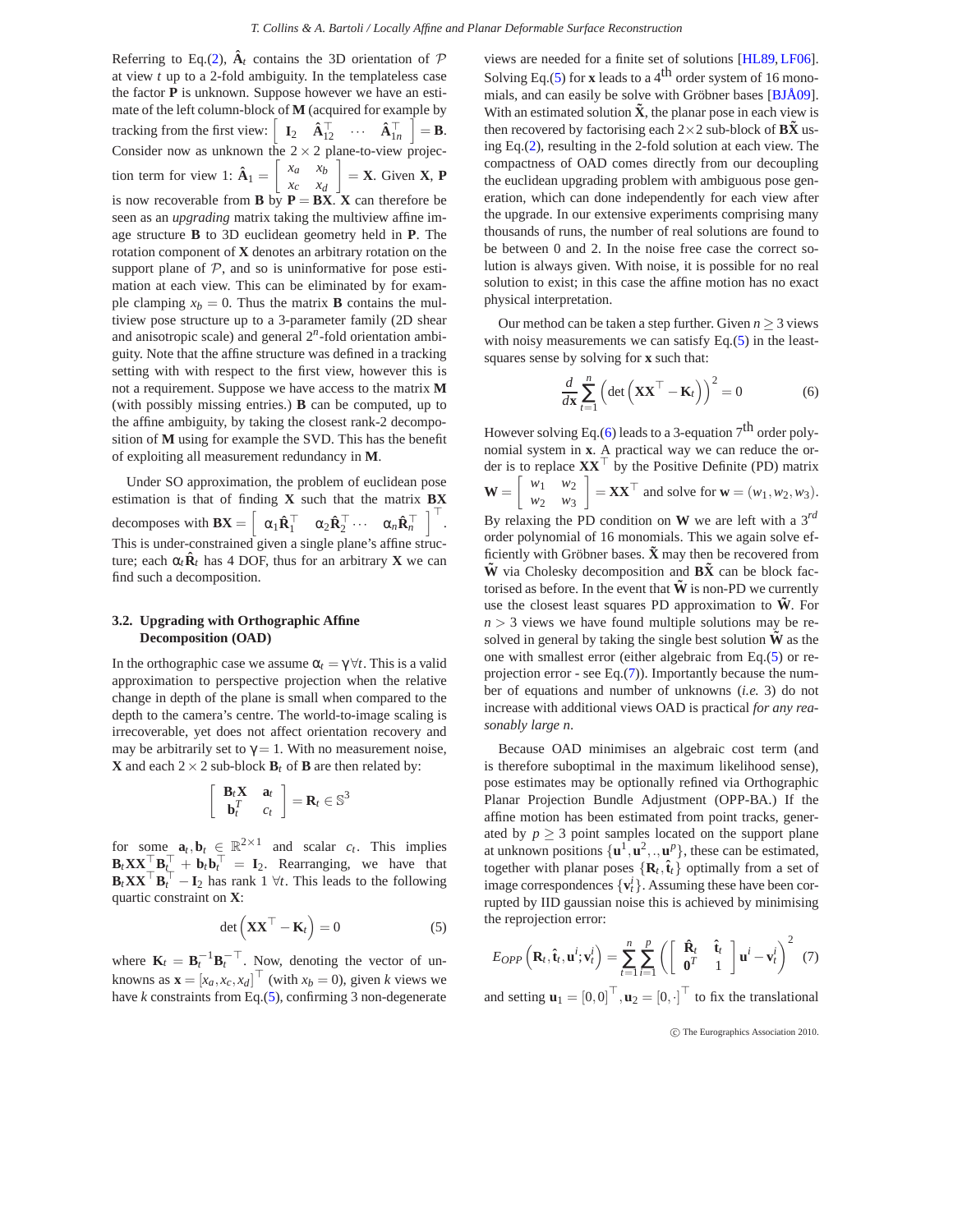<span id="page-4-3"></span>

<span id="page-4-5"></span><span id="page-4-4"></span>**Figure 2:** *Emperical Performance of OAD*

and in-plane rotation gauge ambiguities. Once optimised the set  $\{u^i\}$  holds the planar euclidean structure of the point samples up to a scale factor, and can be used to compute the plane-to-image transforms **A***t* from image correspondences.

## <span id="page-4-0"></span>**3.3. OAD: Empirical Results**

We now present some synthetic studies to assess the empirical performance of OAD reconstruction; in particular robustness with respect to measurement noise. A planar quad patch was simulated undergoing random rotations, orthographically projected and its four projected corners subjected to additive zero mean Gaussian noise with  $SD = σ$ . For us to present scale independent results, we vary σ relative to the scale of the patch:  $\sigma = k/100 \times w$  where *w* denotes the patch's width, set to  $w = 100$ . First the plane-toview transforms were estimated in a tracking setting: affine transforms between the first and all subsequent views were computed using the corner correspondences, and OAD performed on the affine structure with the least squares formulation (Eq. [6\)](#page-3-2). The corner positions on the support plane were recovered using Eq.[\(7\)](#page-3-3). This is a linear operation given the image correspondences and recovered plane-to-view transforms. Fig.  $2(a)$  shows the RMS error of the planar point position with respect to  $k$ , and Fig.  $2(b)$  the RMS error in the planes' normals. With increased views we observe better robustness to noise, as expected. Interestingly there appears to be little benefit in using 4 views over the 3 view minimal case however. We also tested the performance when a complete measurement matrix **M** is provided. This was synthesised by computing interview transforms for all view pairs, with point correspondences subject to varying noise, and the affine structure estimated by taking the rank-2 SVD decomposition of **M**. Fig. [2\(c\)](#page-4-5) shows the performance of the orientation estimates. This marks a clear improvement over Fig. [2\(b\),](#page-4-4) becoming substantially better with 16 views, and shows OAD can exploit well the redundancy present in a full measurement matrix. We then investigated the benefits of running OPP-BA in the tracking setting, initialised by the

c The Eurographics Association 2010.

<span id="page-4-6"></span>OAD solution. Our results are summarised in  $2(d)$ . Our findings indicate that it is in fact detrimental to perform OPP-BA with as few as 4 views, and the benefits only become clearly apparent beyond 8 views. This suggests that for some applications the additional cost of performing OPP-BA may not always be worth it, since OAD provides an efficient closed form solution.

## <span id="page-4-1"></span>**4. The Weak Template for Planar Pose Disambiguation and Shape Estimation**

In §2 we have presented methods for euclidean-upgrading an isolated planar patch using multiple orthographic views. Let us return back to the context of deformable surfaces. For each frame, a surface comprising *n* tracked planes would result in a 2<sup>n</sup>-fold orientation ambiguity. We show in [§4.1](#page-4-2) and [§4.2](#page-5-0) this can be reduced, to at best a 2-fold ambiguity by exploiting physical constraints acting between pairs of neighbouring planes. The 2-fold ambiguity corresponds to a global reflection of the surface about the camera's *z* axis. Treated as independent frames, this ambiguity is irresolvable in orthographic views without additional cues. We propose that with the assumption of temporal continuity, we can recover a unique solution across the video with the aid of a disambiguated seed frame. The problem amounts to inferring the binary state of the template's MRF for each frame, with energy of the classic form  $E(\gamma_t^1, \gamma_t^2, \ldots, \gamma_t^N) =$  $\sum_{(p,q)\in E} \varphi(\gamma_t^p, \gamma_t^q) + \sum_{i\in V} \varphi(\gamma_t^p)$ , where  $\varphi(\gamma_t^p, \gamma_t^q)$  denotes the pairwise physical constraints and  $\phi(\gamma_t^p)$  denotes the per-node temporal constraints.

## <span id="page-4-2"></span>**4.1. Bending Surface Constraints**

What constraints can exist between the poses of two planes located on a deformed surface to solve Necker disambiguation? When these planes are far apart the answer is very little in general. However when in local proximity a local model of surface bending can be used to constrain their poses, and hence be used for disambiguation. Our model uses the fact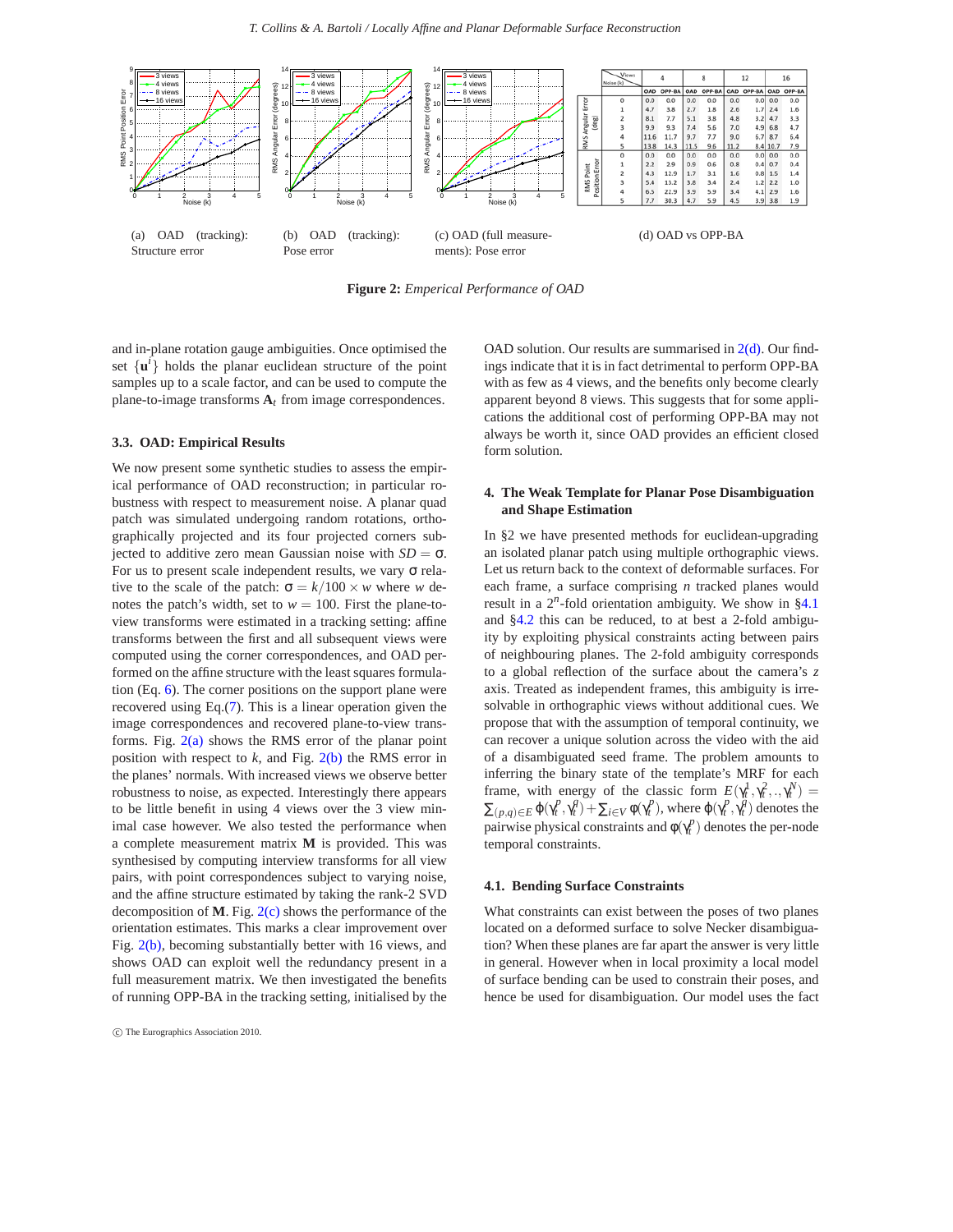<span id="page-5-5"></span>that inextensible surfaces such as those made from cloth or paper exhibit local developability, and prohibits poses corresponding to high twisting or shearing of the surface. Formally, nearby tangent planes are constrained by bending about local rulings (Fig. [3.](#page-5-2)) On the local scale a developable surface is modelled by a parabolic cylinder [\[MC98\]](#page-7-12), with rulings approximately parallel. Parallel rulings imply that the orientations of two nearby planar patches  $P$  and  $Q$  can be modelled by a hinge system. Fig. [3-](#page-5-2)(a) illustrates an image



<span id="page-5-2"></span>**Figure 3:** *Surface bending constraining two disjoint patches*

of a locally ruled surface with parallel rule lines shown in dashed, and two planar patches  $P$  and  $Q$ . Fig. [3-](#page-5-2)(b) shows the corresponding hinge system. The red lines indicate the projection of these rulings on the planes supporting  $P$  and Q. The planes are consistent with surface bending if these projections are parallel. Fig. [3-](#page-5-2)(c) shows a configuration inconsistent with surface bending, and here is caused by the wrong Necker state attributed to  $P$ . Note that the bend model does not necessarily correspond to a real physical hinge; it constrains only the orientations of the two patches. Note also that as the surface deforms the rulings may change.

It is possible in theory to recover the 3D orientation of the rule directly from the planes' affine structures. However estimating rulings from image data is notoriously unstable. A better approach is optimise over the range of rule orientations. Suppose for a given image we have estimated the 3D orientations of  $P$  and  $Q$  unambiguously from the plane-toview affine transforms  $A^p$  and  $A^q$  respectively. Let us call these  $\mathbb{R}^p$  and  $\mathbb{R}^q$ , with normal vectors  $\mathbf{n}^p$  and  $\mathbf{n}^q$  respectively. Suppose also we have a putative estimate of the angle θ made between the camera's *x* axis and the 3D rulings. That is, the rulings lie on parallel planes orthogonal to the viewing direction with normals  $\mathbf{n}_r = [\cos(\theta), \sin(\theta), 0]^\top$ . P and Q mutually satisfy the hinge model if the lines of intersection between these planes, and  $P$  and  $Q$  are parallel. The model's error is defined as:

$$
E(\theta, \mathbf{R}_p, \mathbf{R}_q) = (\mathbf{n}_p \times \mathbf{n}_r) \cdot (\mathbf{n}_q \times \mathbf{n}_r)
$$
 (8)

We optimise  $\theta$  by sampling over the range  $[0 : \pi]$  (we currently use 25 samples), giving the bend error  $E_b$ :

<span id="page-5-3"></span>
$$
E_b(\mathbf{R}_p, \mathbf{R}_q) = \underset{0 < \theta \le \pi}{\arg \min} \left[ E(\theta, \mathbf{R}_p, \mathbf{R}_q) \right] \tag{9}
$$

There exist additional constraints on  $\theta$  which should be considered, since the extent of  $P$  and  $Q$  constrain the rulings. A rule should not bisect either region, since these are by def-inition planar (Fig. [3-](#page-5-2)(d).) Currently, we keep only those  $\theta$ whose line does not bisect the point samples in  $P$  or  $Q$ . If no such angle exists, it implies  $P$  and  $Q$  cannot bend *(i.e.* are planar in a view) and so we arbitrarily set  $\theta = 0$ .

## <span id="page-5-0"></span>**4.2. Pose Disambiguation**

Now consider when only the planes' affine motion is known, but not their Necker states. The unambiguous orientations are given by  $\mathbf{R}^p = [\mathbf{A}^p, \gamma^p]_{3 \times 3}$  and  $\mathbf{R}^q = [\mathbf{A}^q, \gamma^q]_{3 \times 3}$ . The joint 4-fold ambiguity can be brought down by evaluating Eq.[\(9\)](#page-5-3) using each state permutation, and Necker states violating the hinge model can be detected by inspecting the model error. In fact the ambiguity cannot be totally resolved, but merely brought down to 2-fold. This is a consequence of the Necker reversal of the hinge system itself. It is easy to show that Eq.[\(9\)](#page-5-3) is of the following form:

<span id="page-5-4"></span>
$$
E_b\left(\left[\mathbf{A}_t^p, \gamma_t^q\right]_{3\times 3}, \left[\mathbf{A}_t^q, \gamma_t^q\right]_{3\times 3}\right) = \begin{cases} c_1 & \text{if } \gamma_t^p = \gamma_t^q \\ c_2 & \text{otherwise} \end{cases} \tag{10}
$$

for some  $c_1, c_2 \geq 0$ . That is, if we flip the Necker states of both  $P$  and  $Q$  we generate the same fitting error. Returning to the template's MRF, each edge is associated with a symmetric interaction potential derived from Eq.[\(10\)](#page-5-4). We simply use it directly:  $\varphi(\gamma_t^p, \gamma_t^q) = E_b\left(\left[\mathbf{A}_t^p, \gamma_t^q\right]_{3\times 3}, \left[\mathbf{A}_t^p, \gamma_t^q\right]_{3\times 3}\right)$ . In fact there exists surface configurations where the bending model provides no additional constraints. The degeneracy arises when the hinge axis is orthogonal to the camera's *z* axis where it can be shown that  $c_1 = c_2 = 0$  (under perfect modelling conditions.) In these configurations the hinge system provides no constraints. As a result it may be possible for sections of the template to be unconstrained in some frames. Additional constraints are needed.

## <span id="page-5-1"></span>**4.3. Unambiguous Pose with Temporal Continuity**

To circumvent degenerate frames, and to resolve the global 2-fold ambiguity at each frame, we can assume the surface deforms smoothly over time; the nodes' states in subsequent frames are strongly constrained and can serve to disambiguate the Necker states across the video. This naturally suggests a 3D MRF formulation. However in this paper we opt for a simpler, albeit less optimal strategy: sequentially processing the video, and make hard state decisions at previous frames. Suppose we are at frame *t* and the Necker state of a node has been resolved up to the  $(t-1)$ <sup>th</sup> frame. We give preference to its state  $\gamma_t^q$  if the rotation  $\left[{\bf A}_t^p, {\bf \gamma}_t^q\right]_{3\times 3}$  is predicted by smooth angular motion. We fit a quaternion smoothing cubic spline (ignoring the unity constraint) to the rotations assigned in the previous  $m = 10$ frames. Denote  $\tilde{\mathbf{R}}_t^p$  to be the prediction of the spline extrapolate at time *t*. The MRF's temporal constraints are given by

c The Eurographics Association 2010.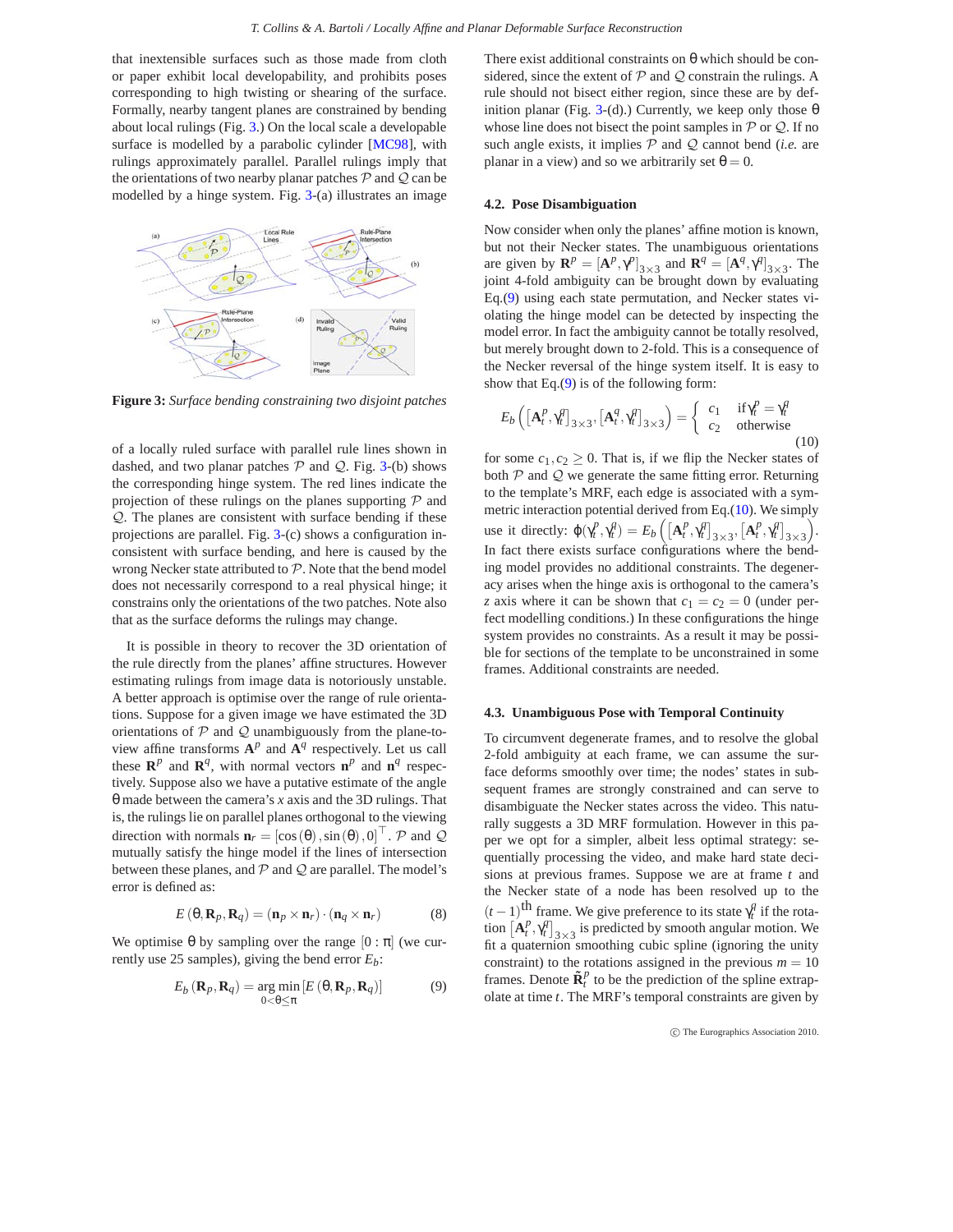<span id="page-6-6"></span> $\phi(\gamma_t^p) = \left\| \tilde{\mathbf{R}}_t^p - \left[ \mathbf{A}_t^p, \gamma_t^p \right]_{3 \times 3} \right\|$ , with  $\left\| \cdot \right\|$  denoting the Frobenius norm. To initialise the temporal constraints, we currently provide a manual disambiguation in the first frame.

## <span id="page-6-1"></span>**4.4. Recovering Nonrigid Shape**

After the template's nodes have been disambiguated, we densely reconstruct the deformed surface. Our goal is a 2.5D reconstruction: we aim to reconstruct the region of the deforming surface that is visible in each frame. Formally, we determine at each time the function  $S(x, y; \theta_t) : \mathbb{R}^2 \to \mathbb{R}^3$ that projectively maps image pixels to 3D. In orthographic conditions this is given by:

<span id="page-6-4"></span>
$$
S(x, y; \theta_t) = (x, y, D_t(x, y; \theta)) \quad \forall (x, y) \in \mathcal{R}_t \tag{11}
$$

where  $D(x, y; \theta_t): \mathbb{R}^2 \to \mathbb{R}$  denotes a scalar depth field parameterised by  $\theta_t$  and  $\mathcal{R}_t$  denotes the image region bounded by the surface. Importantly, although the template construction process is run in orthographic conditions, shape estimation may be run in perspective conditions by changing Eq. $(11)$  to a perspective depth function. Planar orientations are estimated in the same way using Eq [\(2\)](#page-2-1). Recovering depth over  $\mathcal{R}_t$  given only a sparse set of orientation estimates is ill-posed (*i.e.* the Poisson equations for normal integration are under-constrained.) If we assume that within  $\mathcal{R}_t$  shape is generally smooth this becomes tractable. We cast the reconstruction problem as classic pseudo MAP estimation by minimising the reconstruction energy:  $E(S; \theta_t)$  =  $E_N(\theta_t) + \lambda E_{bend}(\theta_t)$ . The estimated unambiguous normals act as data terms of the form:

<span id="page-6-5"></span>
$$
E_N(\theta_t) = \sum_{\mathbf{p}_i} \left( \left. \frac{\partial S}{\partial x} \right|_{\mathbf{p}_i} \cdot \mathbf{n}_i \right)^2 + \left( \left. \frac{\partial S}{\partial y} \right|_{\mathbf{p}_i} \cdot \mathbf{n}_i \right)^2 \tag{12}
$$

where  $\mathbf{p}_i$  denotes the locations of the point samples in the image with normals **n***<sup>i</sup>* . For the smoothing term *Ebend* we use the TPS regulariser penalising the second order bend energy of  $S(x, y; \theta_t)$ . This is weighted by  $\lambda$  that currently we experimentally set. The system is solved by quantising  $\mathcal{R}_t$  with a dense quad mesh.  $\theta_t$  now holds the mesh vertices' depths. We use a finite differences to approximate the surface tangents in Eq.[\(12\)](#page-6-5) [\[NRDR05\]](#page-7-13) and TPS bend energy [\[PLF05\]](#page-7-14). These are linear operators, leading to a sparse linear system in  $\theta_t$ , and thus solved efficiently.

#### <span id="page-6-2"></span>**4.5. Experimental Results and Practical Considerations**

In this section we show some results our NR-SfM approach applied to two real sequences. The first sequence is of a deforming creased sheet of paper with printed text (Fig. [4.](#page-7-15)) This comprises 80 frames and taken in approximate orthographic conditions. Frames 1 and 80 shown in Fig. [4-](#page-7-15)(a,e). A ROI  $R$  was manually marked in frame 1 (shown in blue) and keypoints within  $R$  were tracked using KLT, and clustered into Affine groups (shown in Fig. [4-](#page-7-15)(b).) Each colour denotes a cluster, with the colour white denoting an outlier

c The Eurographics Association 2010.

point track not assigned to a cluster. The weak template was constructed with nodes corresponding to clusters and edges taken from a Delaunay triangulation of the clusters' centres in the first frame. OAD was then performed on each node. In Fig. [4-](#page-7-15)(f) we show the projection of the unambiguous normal in frame 1. Normals coloured in blue denote detected outliers. The ROI was then transferred throughout the sequence by warping the ROI in the first frame using affine moving least squares [\[SMW06\]](#page-7-16). In Fig. [4-](#page-7-15)(c,g) we show the reconstructed surfaces at frames 1 and 80. Qualitatively the results look convincing, particularly in capturing the crease edge. To inspect the reconstruction's quality, we flattened the surface at frame 1 onto the 2D plane (shown in Fig. [4-](#page-7-15) (d)). The results suggest a faithful reconstruction, highlighting potential applications for monocular document restoration. Finally in Fig. [4-](#page-7-15)(h) we transferred a different texture to the 3D surface, showing the reconstruction was sufficiently good for augmented reality. Next we processed the sequence used in [\[SUF08\]](#page-7-7) (Fig. [5\)](#page-7-17), comprising 87 frames of a bending cardboard surface. This is quite challenging for templateless reconstruction because of the texture sparsity. The detected keypoint clusters are shown in Fig. [5-](#page-7-17)(a). We show the projection of the unambiguous surface normals in Fig. [5-](#page-7-17)(b,c,d) at frames 9, 27, 45 and 65 respectively. The corresponding surface reconstructions are shown below each image rendered from a different view. By inspection the normals and reconstructions appear faithful. However with no ground truth data available quantitative performance results are unavailable.

#### <span id="page-6-3"></span>**5. Conclusion and Future Work**

In this paper we have presented new solutions for solving NR-SFM using the assumption of local rigidity. We have presented solutions for planar pose estimation in orthographic conditions: Orthographic Affine Decomposition (OAD). This provides closed form solutions to the minimal 3-view and general  $n > 3$ -view cases. Secondly, we have proposed the use of a weak deformable template for surface reconstruction; a surface abstraction with nodes holding local planar structure and edges corresponding to physical constraints between these nodes. Unambiguous planar poses can be determined using pairwise constraints modelling a local bending system. Finally, we have shown how the weak template can be used to recover dense 3D shape as the solution to a regularised linear system. As future work we aim to perform fuller quantitative performance analysis of the 3D reconstructions on more complex scenes. We wish to extend the scope of our work to handle scenes with self occlusions, handle lost point tracks and ultimately reconstruct complete 3D surfaces from partial reconstructions.

#### **References**

<span id="page-6-0"></span>[BHB<sup>∗</sup> 10] BRUNET F., HARTLEY R., BARTOLI A., NAVAB N., MALGOUYRES R.: Monocular template